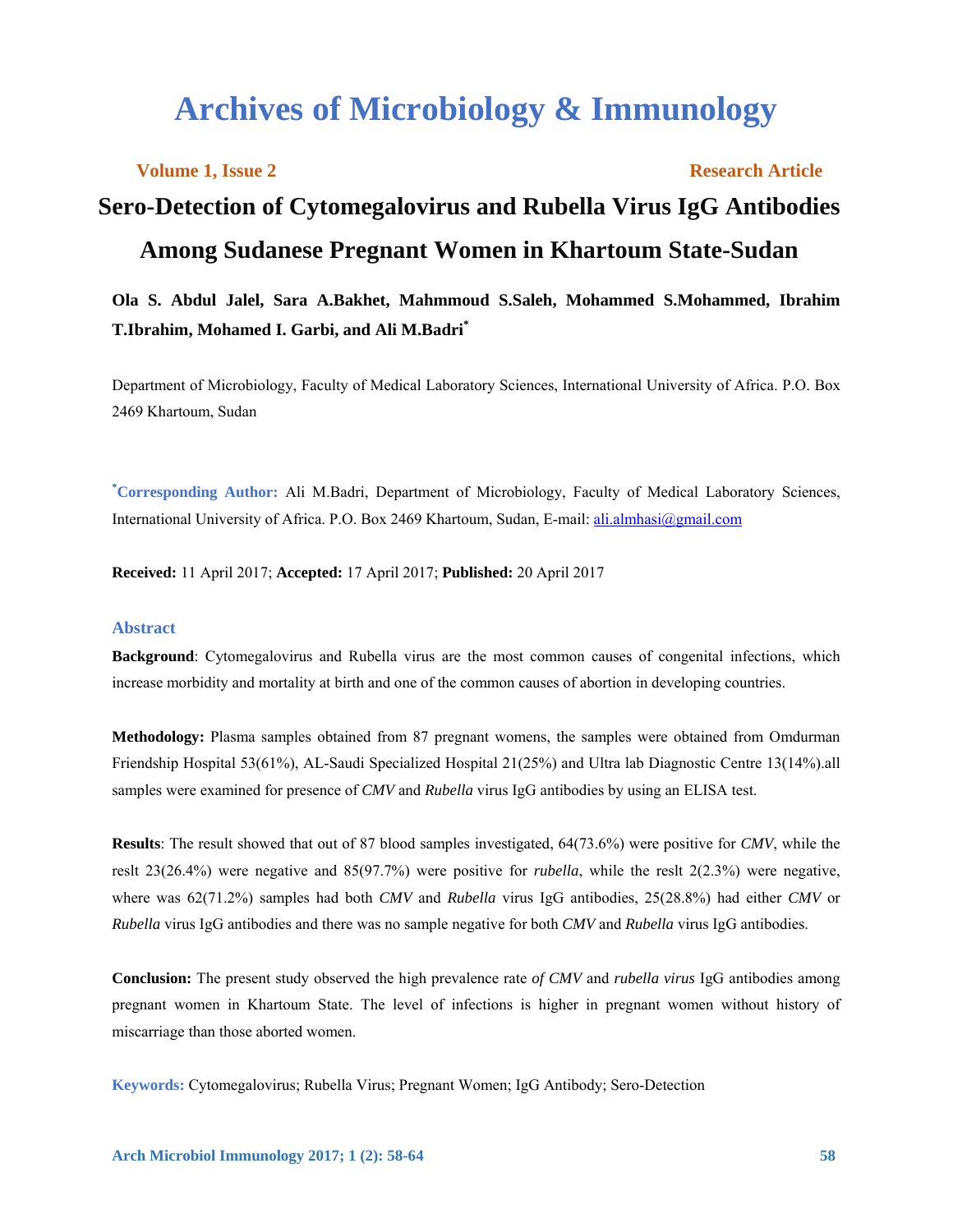#### **1. Introduction**

Congenital CMV infection is one of the TORCH infections (toxoplasmosis, rubella, CMV, and HSV), which carry a risk of significant symptomatic disease and developmental defects in newborns [1]. Human cytomegalovirus (HCMV) belongs to the β-herpesvirus subfamily, and although most healthy individuals remain asymptomatic subsequent to infection, the pathogen is a major contributor to birth defects and to life-threatening disease in immunocompromised patients [2-4]. As with all viruses, HCMV depends on the host cell to provide macromolecular building blocks for virion production, and throughout the course of its evolution, HCMV has adapted to manipulate numerous fundamental cellular processes, including RNA accumulation [5], translation [6], metabolism [7-8], secretory pathways [9], and the cell cycle [10]. Cytomegalovirus infection during pregnancy is a major cause of congenital infection worldwide with an incidence of 0.2 – 2.2% of live births. Up to 15% of such children have newborns following intrauterine CMV infection [11]. Infection in the newborn can be acquired through close contact (via contaminated blood, urine, and secretions), vertically through Trans placental transmission, and postnatal through breast milk [12].

Rubella virus (RuV) is a small enveloped single-stranded RNA virus and the sole member of the Rubivirus genus. Rubivirus and alphaviruses together comprise the Togaviridae [8]. While alphaviruses are generally transmitted by mosquito vectors, RuV spreads by airborne transmission between humans [13]. The only known host [9]. RuV causes a mild childhood disease commonly referred to as German measles [8-10]. Rubella (initially known as German measles) is associated with an 80% risk of usually multiple congenital abnormalities if acquired in the first 12 weeks of pregnancy [14], especially the first 8-10 weeks, and leads to fetal growth problems or still birth [15]. The virus initially replicates in the nasopharyngeal mucosa and local lymph nodes, and in pregnancy infects the placenta and developing fetus.

## **2. Materials and Methods**

#### **2.1 Study design and duration**

A descriptive Cross-sectional study was conducted to detect Human Cytomegalovirus and Rubella virus IgG Antibodies among pregnant women attending Omdurman Friendship Hospital, Al-Saudi Maternity Hospital and Ultra Lab Diagnostic Centre, Khartoum, Sudan. During the period from May to June 2016.

#### **2.2 Collection and preparation of samples**

 A peripheral blood specimen was collected from each pregnant woman into EDTA-containing vacutainer tubes, centrifuged at 3000 RPM for 5 minutes and the obtained plasma was stored at -20°c until used.

#### **2.3 Immunoassay for HCMV and Rubella virus IgG antibodies detection**

Plasma samples were examined for anti HCMV and Rubella virus IgG antibodies by an indirect Enzyme-linked Immunosorbent Assay (ELISA) kit (foresight, Acon laboratories, Inc., 10125Mesa Rim Road, San Diego, CA92121, and USA).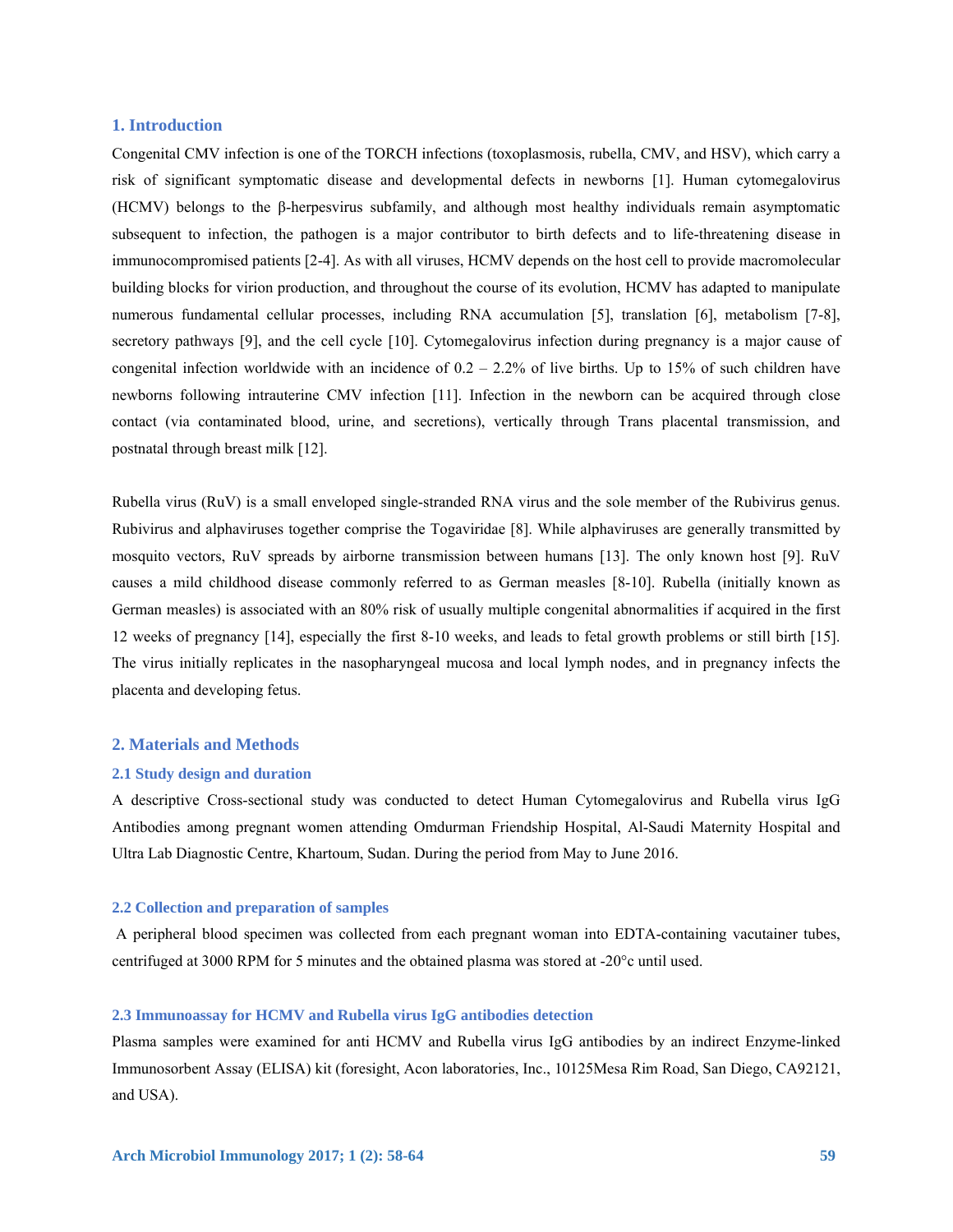### **2.4 Data Analysis**

Statistical analysis was done by using Statistical Package for Social Science program (SPSS- version 16).

# **3. Results**

 A total of eighty seven blood samples (n=87) were collected from pregnant women in Khartoum State. All specimens were examined for the presence of *CMV* and *Rubella* virus IgG antibodies using an ELISA kits. Out of 87 blood samples investigated, 85(97.7%) and 64(73.6%) were reactive for anti-*CMV* and anti-*Rubella* IgG antibodies, respectively. Of particular interest, 62(71.2%) samples were reactive for both anti-*CMV* and anti-*Rubella* IgG antibodies, whereas there was no sample showed non reactive result for neither anti-*CMV* nor anti-*Rubella* virus IgG antibodies (Table 1).

| <b>Result</b> | <b>CMV</b> IgG antibodies |            | Rubella IgG antibodies |            | <b>CMV</b> and Rubella IgG<br>antibodies |                   |
|---------------|---------------------------|------------|------------------------|------------|------------------------------------------|-------------------|
|               | No.                       | percentage | No.                    | percentage | No.                                      | <b>Percentage</b> |
| Positive      | 64                        | 73.6%      | 85                     | $97.7\%$   | 62                                       | 71.2%             |
| Negative      | 23                        | 26.4%      |                        | 2.3%       | 25                                       | 28.8%             |
| Total         | 87                        | 100%       |                        | 100%       | 87                                       | 100%              |

**Table 1:** Prevalence of *CMV* and *Rubella* IgG antibodies among pregnant women

Out of 38 women with history of abortion 31(81.6%) and 37(97.4%) were reactive for anti-*CMV* and anti-*Rubella*  virus IgG antibodies, respectively, with P-value (0.882). Moreover out of 49 women without history of abortion 32(65.3%) and 47(95.9%) were reactive for anti-*CMV* and anti-*Rubella* virus IgG antibodies, respectively, with Pvalue (0.106) (Table 2).

| <b>Result</b>               |          |     | <b>CMV</b> IgG antibodies | Rubella IgG antibodies |            |
|-----------------------------|----------|-----|---------------------------|------------------------|------------|
|                             |          | No. | percentage                | No.                    | Percentage |
| <b>Abortion</b><br>$(n=38)$ | Positive | 31  | 81.6%                     | 37                     | 97.4%      |
|                             | Negative |     | 18.4%                     |                        | 2.6%       |
|                             |          |     |                           |                        |            |
| No abortion<br>$(n=49)$     | Positive | 32  | 65.3%                     | 47                     | 95.9%      |
|                             | Negative | 17  | 34.7%                     |                        | 4.1%       |

**Table 2:** distribution of CMV and Rubella virus IgG antibodies according to history of abortion

# **4. Discussion**

 Human cytomegalovirus and Rubella virus are two of the vertically transmitted infections that lead to congenital abnormalities and pregnancy problems. Studies showed that women who are exposed to *cytomegalovirus* and/or *Rubella virus* for the first time during pregnancy may have a higher risk of miscarriage. These infections can lead to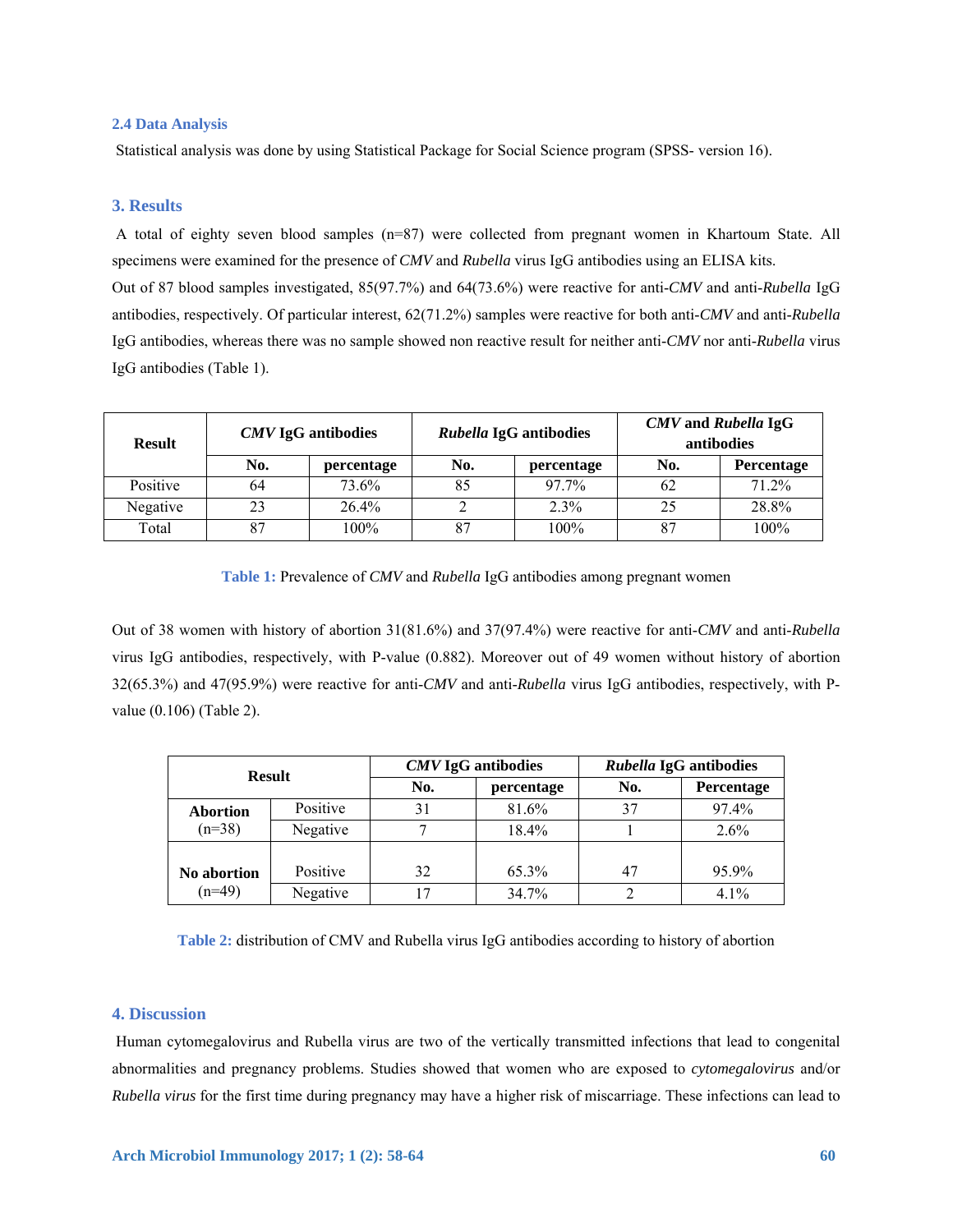important complications on pregnancy for maternal and fetal health [16,17]. The present study aimed for detection of anti-*CMV* and anti-*Rubella virus* IgG antibodies among pregnant women in Khartoum State.

A total of 87 blood samples investigated, 67(73.6%) and 85(97.7%) were positive for anti-*CMV* and anti-*Rubella*  virus IgG antibodies, respectively. Our CMV result (73.6%) was similar to that obtained in western Sudan [18] who reported that 72.2% of pregnant women were anti-*CMV*-IgG antibodies reactive, but higher than result obtained in Mexico, (65.6%) by Luis *et al*. [19] and less than those obtained in Nigeria (91.1%) by Hamid *et al*. [20], in Palestine (96.6%) by Tahani *et al*. [21] and in China (98.7%) by Lingqing *et al*. [22]. These differences might be attributed to endemic variations of these countries with *CMV* infections and different health policies enrolled in these countries. Of particular interest, the highest frequencies of reactive anti-*CMV* IgG antibodies were observed among the first trimester of pregnancy and those without history of miscarriage. However, no significant difference (P > 0.05) was observed among the three trimesters of pregnancy. While *Rubella virus* results (97.7%) were higher than that obtained in Nigeria and Sudan 70% and 65.3%, respectively [18,23], and in line with the result obtained in Mozambique is almost 100% [24,25]. A number of studies reveal variable results of the seroprevalence of rubella over different continents; 54.1% in Nigerian [26], 76% in Sri Lanka [27], 77.5% in Russian [28] and 93% in Eritrea [29]. These differences may be due to endimicity variations of these countries with rubella infections and recent introduction of *Rubella* vaccine alone or in combination as MMR vaccines in national immunization schedule.

In the present study, the higher (54%) incidence of seropositivity for *rubella virus* IgG antibody was observed in pregnant women without history of miscarriage than that of the normal pregnancy (43.8%) outcomes group, suggested that rubella could be a cause of repeated pregnancy wastage in those women. Similar evidence was seen in Punjab, India that higher (73.2%) incidence was seen in the adverse pregnancy outcome group than the normal (69.5%) obstetric outcome group [30].

Our finding detected that the highest seropositivity of rubella virus was reported in those pregnant women within the third trimester (55.2%) of gestation than others. However, no significant difference (P  $>0.05$ ) was observed among the three pregnancy trimesters.

### **5. Conclusion**

According to our results we conclude that there are high prevalence rate CMV and rubella virus IgG antibodies among pregnant women in Khartoum State. The level of infections is higher in those pregnant women without history of miscarriage than those aborted women and statistical analysis shows that there is no significant association between CMV and rubella virus infections and abortion.

From this study, we observed that the high prevalence rate of CMV and rubella virus infections were found in those women in the third trimester of gestation and those within the age group  $\geq$  25 year-old. The present study also concludes that there is a high rate of mix infections by CMV and Rubella virus among pregnant women.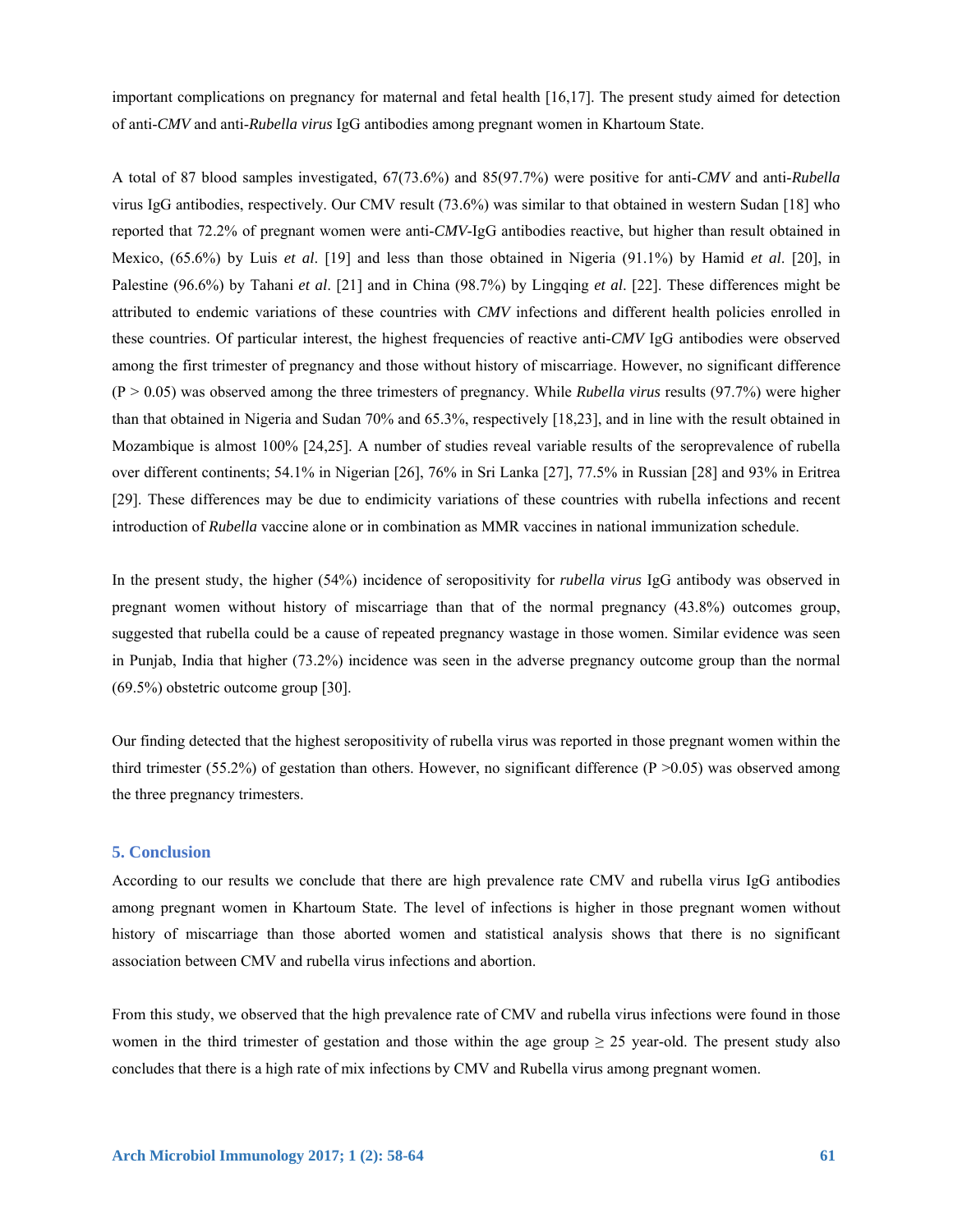# **References**

- 1. Ljungman P, Griffiths P, and Paya C. Definitions of *cytomegalovirus* infection and disease in transplant recipients. Clin Infect Dis 34 (2002): 1094-1097.
- 2. Dollard SC, Grosse SD,Ross DS. New estimates of the prevalence of neurological and sensory sequelae and mortality associated with congenital cytomegalovirus infection. Rev Med Virol 17 (2007): 355-363.
- 3. Ross SA, Boppana SB. Congenital cytomegalovirus infection: Outcome and diagnosis. Semin Pediatr Infect Dis 16 (2005): 44-49.
- 4. Gerna G,Baldanti F,Revello MG. Pathogenesis of human cytomegalovirus infection and cellular targets. Hum Immunol 65 (2004): 381-386.
- 5. Yurochko AD*.* Human cytomegalovirus modulation of signal transduction. Curr Top Microbiol Immunol 325 (2008): 205-220.
- 6. McKinney C. Global reprogramming of the cellular translational landscape facilitates cytomegalovirus replication. Cell Reports 6 (2014): 9-17.
- 7. Yu Y, Clippinger AJ, Alwine JC. Viral effects on metabolism: Changes in glucose and glutamine utilization during human cytomegalovirus infection. Trends Microbiol 19 (2011): 360-367.
- 8. Hobman TC (2013). Rubella virus,. In Knipe DM, Howley PM, Cohen JI, Griffin DE, Lamb RA, Martin MA, Racaniello VR, Roizman B (ed), Fields virology, 6th ed, vol 1. p 687-711. Lippincott Williams & Wilkins, Philadelphia, PA.
- 9. Lee JY, Bowden DS*.* Rubella virus replication and links to teratogenicity. Clin Microbiol Rev 13 (2000):571- 587.
- 10. Frey TK. Molecular biology of rubella virus. Adv Virus Res 44 (1994): 69-160.
- 11. Adler SP. Screening for Cytomegalovirus during Pregnancy. Infectious Diseases in Obstetrics and Gynecology 9 (2011): 100-115.
- 12. Bhide A. Managing primary CMV infection in pregnancy. *BJOG* 115 (2008): 805-807.
- 13. Alzeidan RA, Wahabi HA, Fayed AA, Esmaeil SA, Amer YS. Postpartum rubella vaccination for sero-negative women (Protocol). Cochrane Database of Systematic Reviews (2013).
- 14. Best JM. Rubella. Seminars in Fetal & Neonatal Medicine 12 (2007): 182-92.
- 15. World Health Organization. Rubella vaccines: WHO position Weekly Epidemiological Record No 29 86 (2011): 301-16. 33.
- 16. Best JM, Banatvala JE. Rubella. In: Principles and Practice of Clinical Virology. Eds. Zuckerman AJ, Banatvala JE, Pattison JR, Griffiths PD, Schoub BD), Fifth Edition, John Wiley and Sons, Ltd., West Suusex, England (2004): 427-457.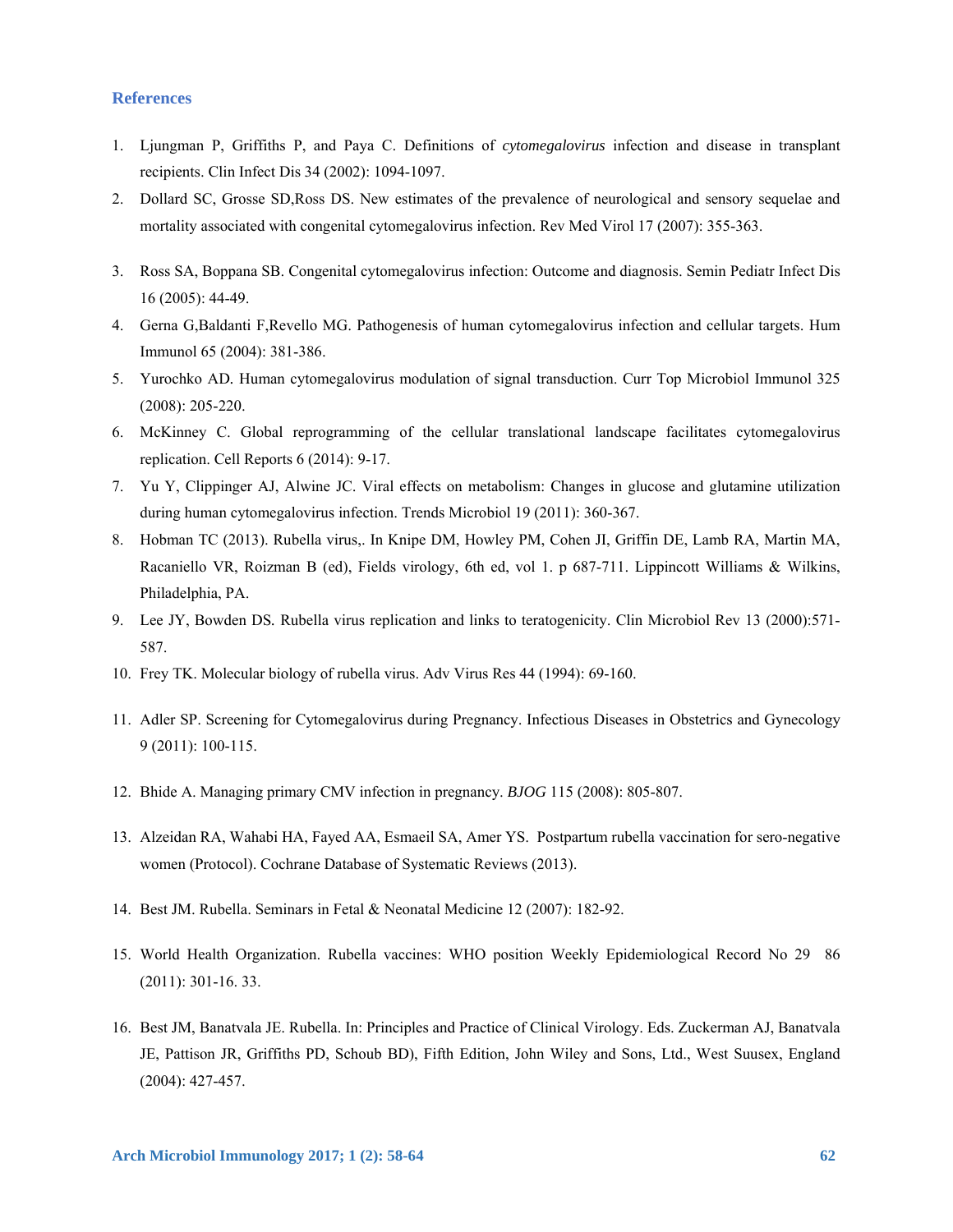- 17. Grifiths PD. Cytomegalovirus (In: Principles and Practice of Clinical Virology. Eds. Zuckerman AJ, Banatvala JE, Pattison JR, Griffiths PD, Schoub BD), Fifth Edition, John Wiley and Sons, Ltd., West Suusex, England (2004): 85-122.
- 18. Hamdan Z, Ismail E, Nasser M and Ishag A. Seroprevalence of cytomegalovirus and rubella among pregnant women in western Sudan. Virol J 8 (2011): 217-223.
- 19. Luis FS, Cosme AE, Jesus HT, Sandra MC, Sergio EM, et al. Seroepidemiology of *cytomegalovirus* infection in pregnant women in Durango City, Mexico. BMC Infect Dis 14 (2014):1471-2334.
- 20. Hamid KM, Onoja AB, Tofa UA and Garba KN. Seroprevalence of cytomegalovirus among pregnant women attending Murtala Mohammed Specialist Hospital Kano, Nigeria. Afr Health Sci 14 (2014): 125-130.
- 21. Tahani N, Ayda Q, Niveen Sh, Areej AR, Eman AZ, et al. Seroprevalence of *Cytomegalovirus* among pregnant women and hospitalized children in Palestine. BMC Infect Dis 13 (2013): 528-534.
- 22. Lingqing H, Shu Z, Jie C, Biyun X, Hua Z, et al. Cytomegalovirus Seroprevalence in Pregnant Women and Association with Adverse Pregnancy/Neonatal Outcomes in Jiangsu Province, China. PLoS One 9 (2014): 100– 117.
- 23. Onyenekwe CC, Kehinde-Agbeyangi TA, Ofor US, Arinola OG. Prevalence of rubella-IgG antibody in women of childbearing age in Lagos, Nigeria. West African Journal of Medicine 19 (2000):23-26.
- 24. Barreto J, Sacramento I, Robertson SE et al. Antenatal rubella serosurvey in Maputo, Mozambique. Trop Med Into Health 11 (2006): 559-564.
- 25. Lawn JE, Reef S, Baffoe-Bonnie B, Adadevoh S, Caul EO, et al. Unseen blindness, unheard deafness, and unrecorded death and disability: congenital rubella in Kumasi, Ghana. Am J Public Health 10 (2000): 1555- 1561.
- 26. Bukbuk DN, El nafty AU, Obed JY. Prevalence of rubella-specific IgG antibody in non-immunized pregnant women in Maiduguri, North Eastern Nigeria. Cent Eur J Public Health 10 (2002): 21-23.
- 27. Palhawadan AP, Wickremasingha AR, Perera J. Seroprevalence of rubella antibodies among pregnant females in Sri Lanka. Southeast. Asian J Trop Med Public Health 34 (2003): 398-404.
- 28. Odland JO, Sergejeva IV, Ivaneev MD, Jensen IP, Stray-Pedersen B. Seropositivity of cytomegalovirus, parvovirus and rubella in pregnant women and recurrent aborters in Leningrad County, Russia. Acta Obstet Gynecol Scand 80 (2001): 1025-1029.
- 29. Tolfvenstamt, Enbomm, Ghebreknh, Rudenu, Lindea, et al. Seroprevalence of viral childhood infections in Eritrea*.* J Clin Virol 16 (2000): 49-54.